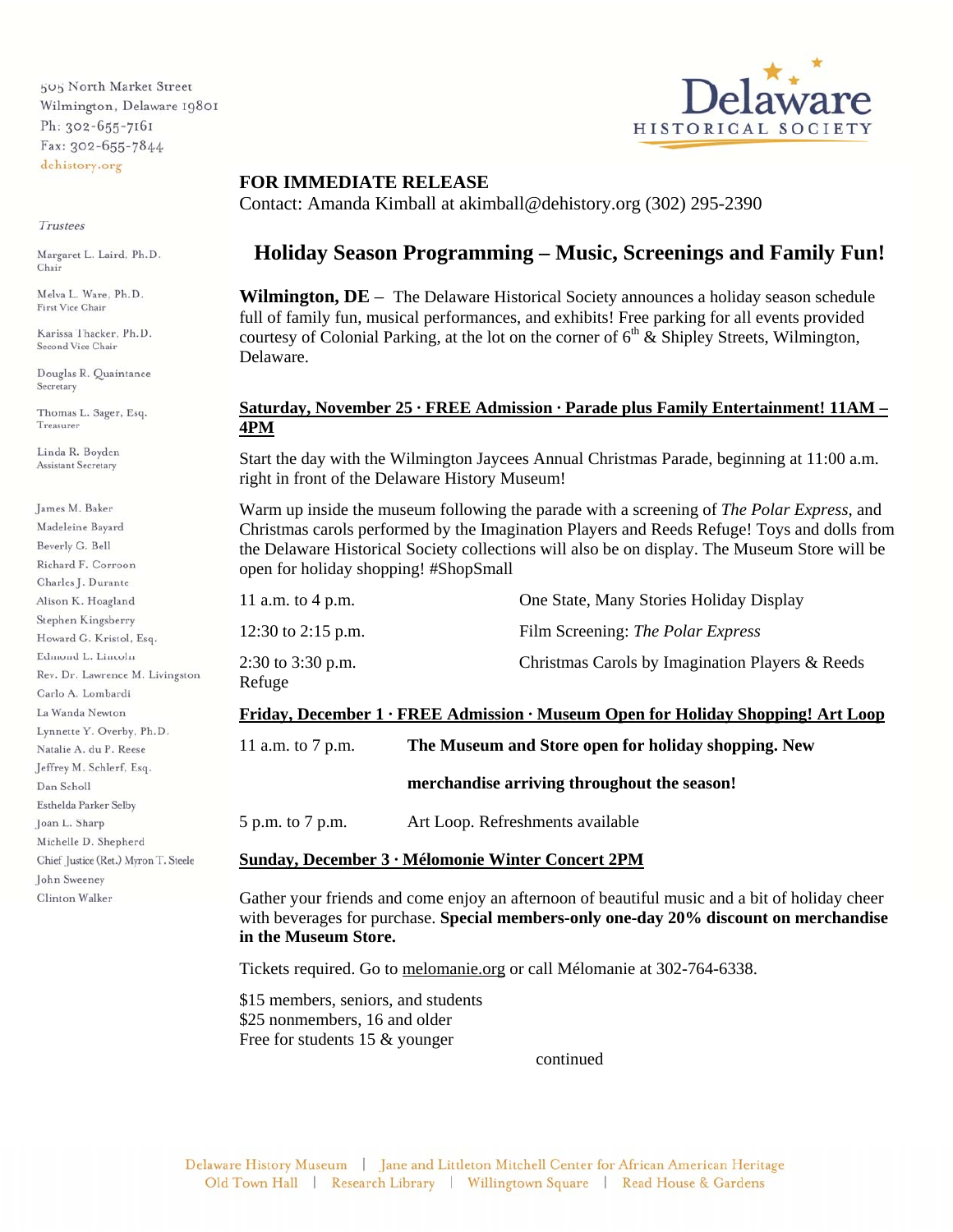# **Saturday, December 9 · Cathedral Choir School of Delaware Sounds of the Season 11AM**

Lift your spirits with a performance of Christmas and holiday music from a variety of cultures by the outstanding singers of the Cathedral Choir School. Music will include familiar carols, a spiritual from the West Indies, and new twists on old favorites. Don't miss it!

Included with museum admission: \$6 Adults \$5 Seniors (65+)/Military/Student (with i.d.) \$4 Children (3-18)

# **Saturday, December 9 · Delaware Music School's Holiday Sing 1PM**

Bring the whole family for a festive sing-a-long celebration of the season! There will be plenty of handson music making with shakers and instruments, a melodic treat created especially for preschool-aged children.

Included with museum admission: \$6 Adults \$5 Seniors (65+)/Military/Student (with i.d.) \$4 Children (3-18)

# **Saturday, December 9 · Read House & Gardens Spirit of Christmas 10AM – 4PM**

A town-wide celebration in historic New Castle, the Spirit of Christmas includes free tours of private homes and churches decorated for the holiday season. Live entertainment performed throughout the day.

Stop by the National Historic Landmark Read House & Gardens between 10 a.m. and 4 p.m. and enjoy a special holiday tour celebrating past traditions. See selected rooms at a special discounted rate of \$2 per person.

For more information about Spirit of Christmas, go to www.newcastlepreschurch.org/spirit/

# **Sunday, December 10 · PBS Masterpiece** *Victoria* **Preview Season II! 3PM – 6PM**

Join WHYY and the Delaware Historical Society for a decadent tea service and *Victoria*-themed swag followed by a screening of the first hour of the two-hour season premiere of the PBS Masterpiece hit, *Victoria*. Victorian attire is encouraged, but not required.

Registration required. \$20 members; \$30 non-members

Register online at www.eventbrite.com/e/victoria-preview-screening-at-delaware-historical-societytickets-39550480552

continued